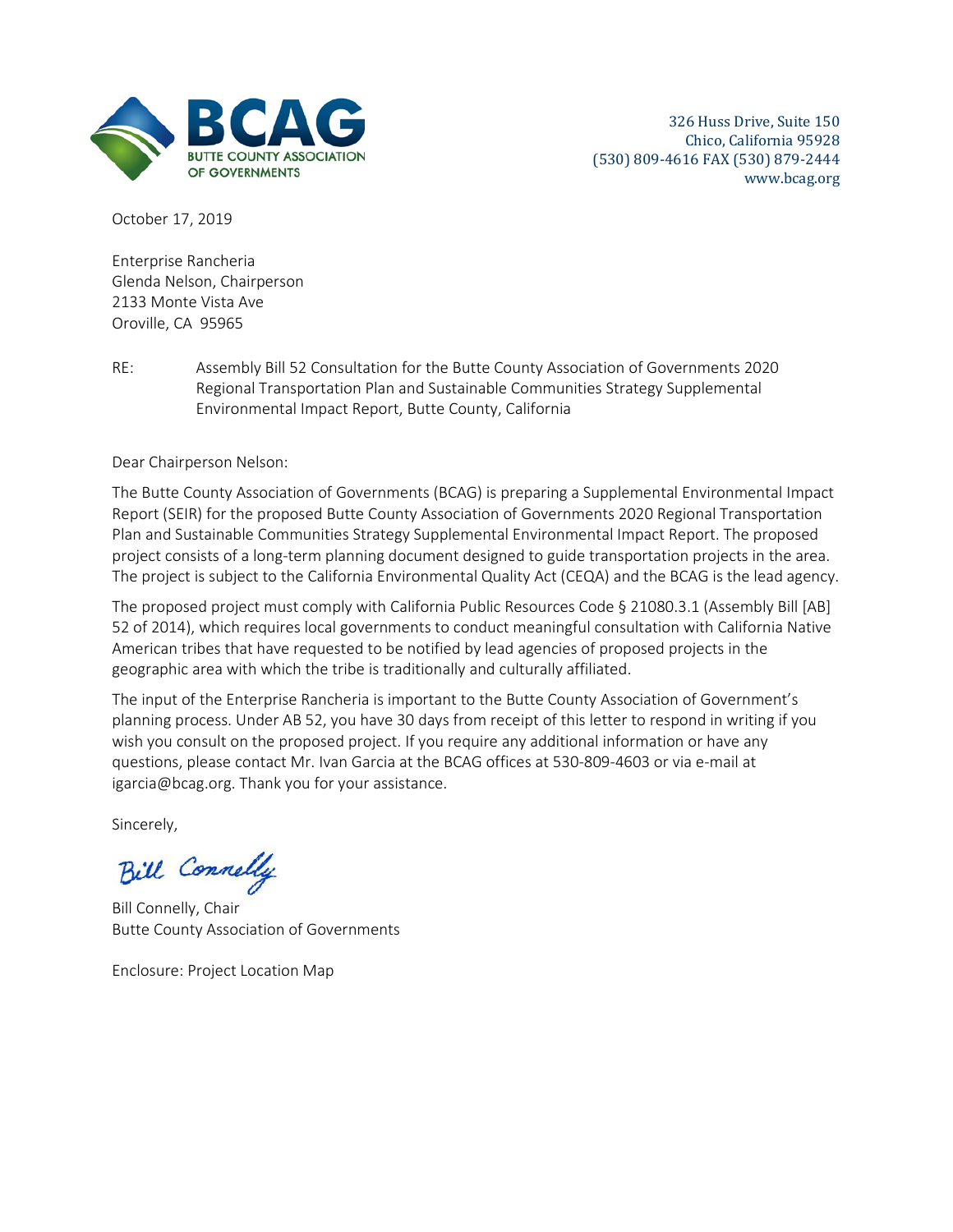

October 17, 2019

Berry Creek Rancheria James Edwards, Chairperson 5 Tyme Way Oroville, CA 95966

RE: Assembly Bill 52 Consultation for the Butte County Association of Governments 2020 Regional Transportation Plan and Sustainable Communities Strategy Supplemental Environmental Impact Report, Butte County, California

Dear Chairperson Edwards:

The Butte County Association of Governments (BCAG) is preparing a Supplemental Environmental Impact Report (SEIR) for the proposed Butte County Association of Governments 2020 Regional Transportation Plan and Sustainable Communities Strategy Supplemental Environmental Impact Report. The proposed project consists of a long-term planning document designed to guide transportation projects in the area. The project is subject to the California Environmental Quality Act (CEQA) and the BCAG is the lead agency.

The proposed project must comply with California Public Resources Code § 21080.3.1 (Assembly Bill [AB] 52 of 2014), which requires local governments to conduct meaningful consultation with California Native American tribes that have requested to be notified by lead agencies of proposed projects in the geographic area with which the tribe is traditionally and culturally affiliated.

The input of the Berry Creek Rancheria is important to the Butte County Association of Government's planning process. Under AB 52, you have 30 days from receipt of this letter to respond in writing if you wish you consult on the proposed project. If you require any additional information or have any questions, please contact Mr. Ivan Garcia at the BCAG offices at 530-809-4603 or via e-mail at igarcia@bcag.org. Thank you for your assistance.

Sincerely,

Bill Connelly

Bill Connelly, Chair Butte County Association of Governments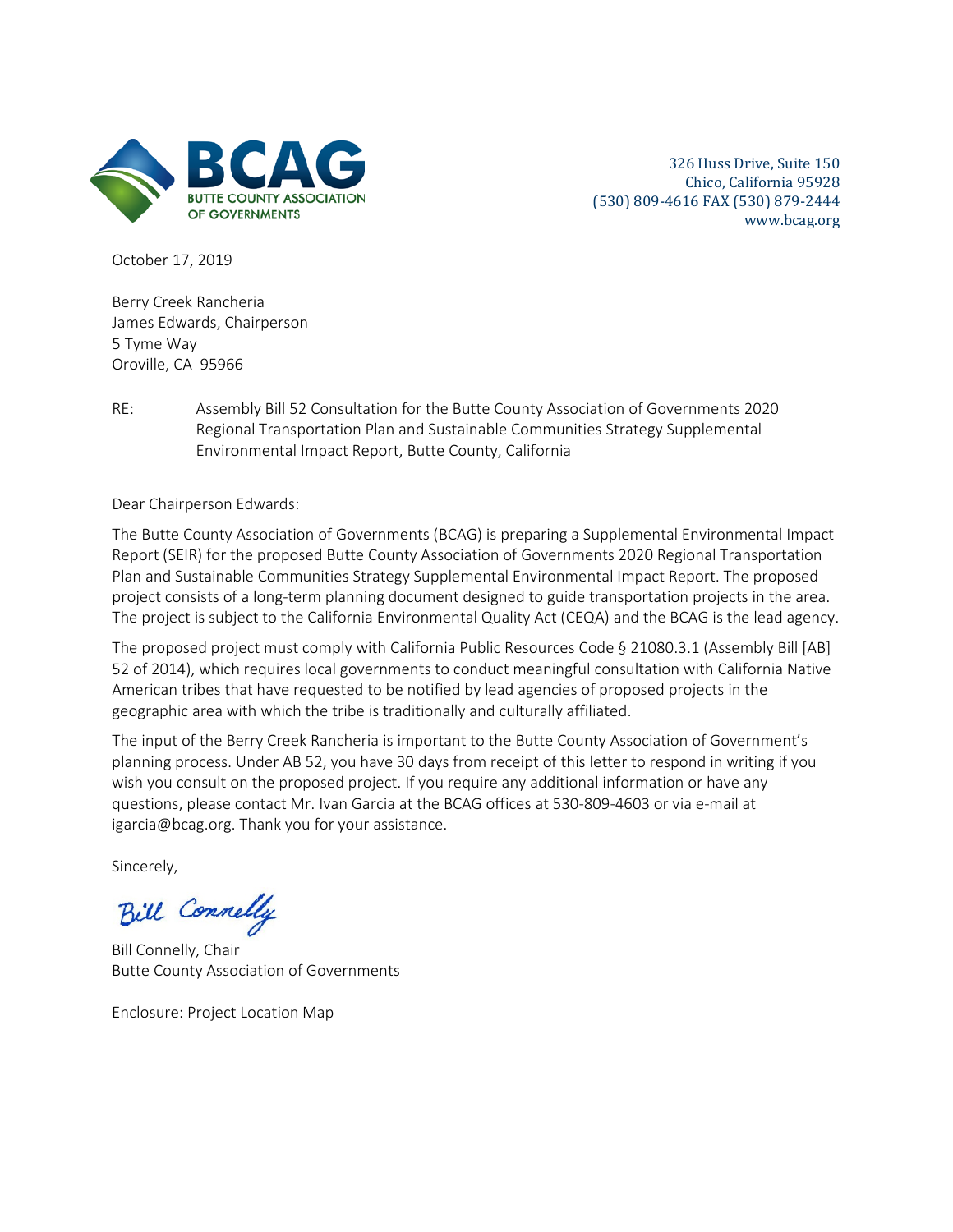

October 17, 2019

Mooretown Rancheria Gary Archuleta, Chairperson #1 Alverda Drive Oroville, CA 95966

RE: Assembly Bill 52 Consultation for the Butte County Association of Governments 2020 Regional Transportation Plan and Sustainable Communities Strategy Supplemental Environmental Impact Report, Butte County, California

Dear Chairperson Archuleta:

The Butte County Association of Governments (BCAG) is preparing a Supplemental Environmental Impact Report (SEIR) for the proposed Butte County Association of Governments 2020 Regional Transportation Plan and Sustainable Communities Strategy Supplemental Environmental Impact Report. The proposed project consists of a long-term planning document designed to guide transportation projects in the area. The project is subject to the California Environmental Quality Act (CEQA) and the BCAG is the lead agency.

The proposed project must comply with California Public Resources Code § 21080.3.1 (Assembly Bill [AB] 52 of 2014), which requires local governments to conduct meaningful consultation with California Native American tribes that have requested to be notified by lead agencies of proposed projects in the geographic area with which the tribe is traditionally and culturally affiliated.

The input of the Mooretown Rancheria is important to the Butte County Association of Government's planning process. Under AB 52, you have 30 days from receipt of this letter to respond in writing if you wish you consult on the proposed project. If you require any additional information or have any questions, please contact Mr. Ivan Garcia at the BCAG offices at 530-809-4603 or via e-mail at igarcia@bcag.org. Thank you for your assistance.

Sincerely,

Bill Connelly

Bill Connelly, Chair Butte County Association of Governments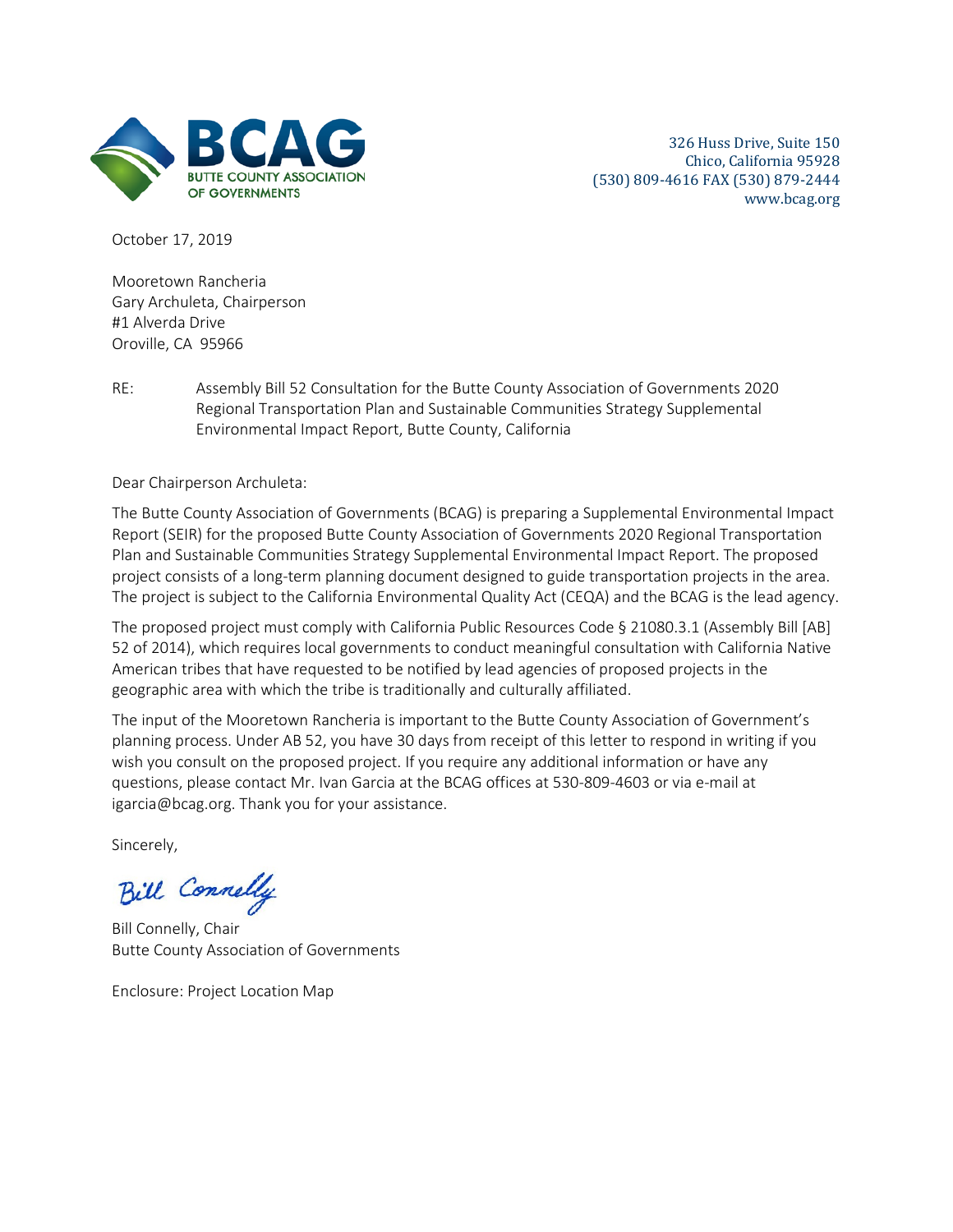

October 17, 2019

Mechoopda Indian Tribe of the Chico Rancheria Dennis Ramirez, Chairperson 125 Mission Ranch Blvd. Chico, CA 95926

RE: Assembly Bill 52 Consultation for the Butte County Association of Governments 2020 Regional Transportation Plan and Sustainable Communities Strategy Supplemental Environmental Impact Report, Butte County, California

Dear Chairperson Ramirez:

The Butte County Association of Governments (BCAG) is preparing a Supplemental Environmental Impact Report (SEIR) for the proposed Butte County Association of Governments 2020 Regional Transportation Plan and Sustainable Communities Strategy Supplemental Environmental Impact Report. The proposed project consists of a long-term planning document designed to guide transportation projects in the area. The project is subject to the California Environmental Quality Act (CEQA) and the BCAG is the lead agency.

The proposed project must comply with California Public Resources Code § 21080.3.1 (Assembly Bill [AB] 52 of 2014), which requires local governments to conduct meaningful consultation with California Native American tribes that have requested to be notified by lead agencies of proposed projects in the geographic area with which the tribe is traditionally and culturally affiliated.

The input of the Mechoopda Indian Tribe of the Chico Rancheria is important to the Butte County Association of Government's planning process. Under AB 52, you have 30 days from receipt of this letter to respond in writing if you wish you consult on the proposed project. If you require any additional information or have any questions, please contact Mr. Ivan Garcia at the BCAG offices at 530-809-4603 or via e-mail at igarcia@bcag.org. Thank you for your assistance.

Sincerely,

Bill Connelly

Bill Connelly, Chair Butte County Association of Governments